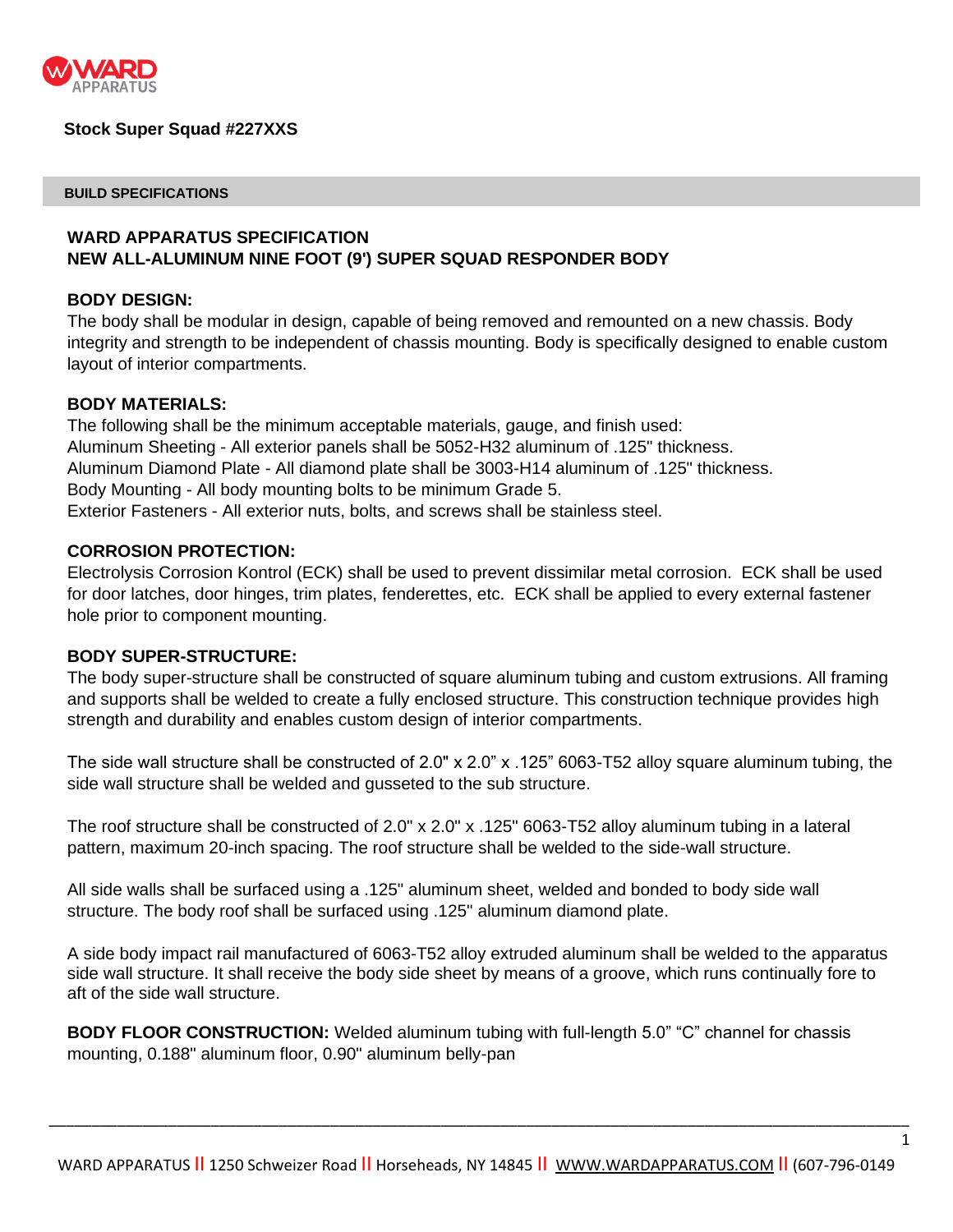

## **UNDERCOATING:**

The underside of the vehicle including all metal work shall be sprayed with SEM ROCK-IT XC urethane automotive undercoating. The ROCK-IT XC product is designed to prevent chipping, cracking, or marring of painted and unpainted surfaces after exposure to high impact sand, gravel, and other abrasive materials. This undercoating shall aid in preventing corrosion and will provide a sound and vapor barrier to the aluminum body structure.

**BODY MOUNTING:** Minimum (6) locations, attaches floor sub-structure to chassis frame, includes neoprene pad for isolation

**BODY FRONT SHEETING:** .125" smooth aluminum, painted job color

## **STONE GUARDS:**

The front body corners shall have .125" aluminum diamond plate protective guards. The stone guards shall be bolted to the body and provide coverage at a minimum of 24" high from the base of the body.

**BODY REAR SHEETING:** 125" smooth aluminum sheeting, painted job color

## **BODY CORNERS, EXTRUDED:**

The exterior body corners and roof perimeter shall be capped with a radiused (2.44") custom aluminum extrusion and welded to the wall and roof structure. Body corners create additional protection from physical and environmental damage to the super-structure.

## **APPARATUS BODY PAINT FINISH:**

Paint shall be PPG FBCH. Two (2) coats urethane base coat shall be applied according to paint manufacturer certified processes. After the base coats have cured properly, two (2) coats of a high solids urethane clear shall be applied. All surface imperfections shall be removed by buffing and polishing. Note: Body to be paint matched to chassis OEM paint.

**BODY ROOF SHEETING:** .125" aluminum diamond plate

**REAR BODY CHEVRONS:** "Diamond Grade" Chevron reflective striping, minimum 50% rear body panel

**REFLECTIVE STRIPE:** Four-inch (4") white "Scotchlite" stripe installed chassis & body length

# **RUB RAILS:**

A two (2) part impact and rub rail system shall be used for body side protection. A polished aluminum rub rail .75" thick x 3" wide shall be bolted to the body "impact" rail to aid in collision protection. The outside vertical edges shall be chamfered for an aesthetic appearance and to reduce the chance of personnel injury.

Black Scotchlite reflective striping to be applied to the recessed center of rub rail to provide additional body side illumination. An additional four (4) reflectors to be installed, two (2) each side of body.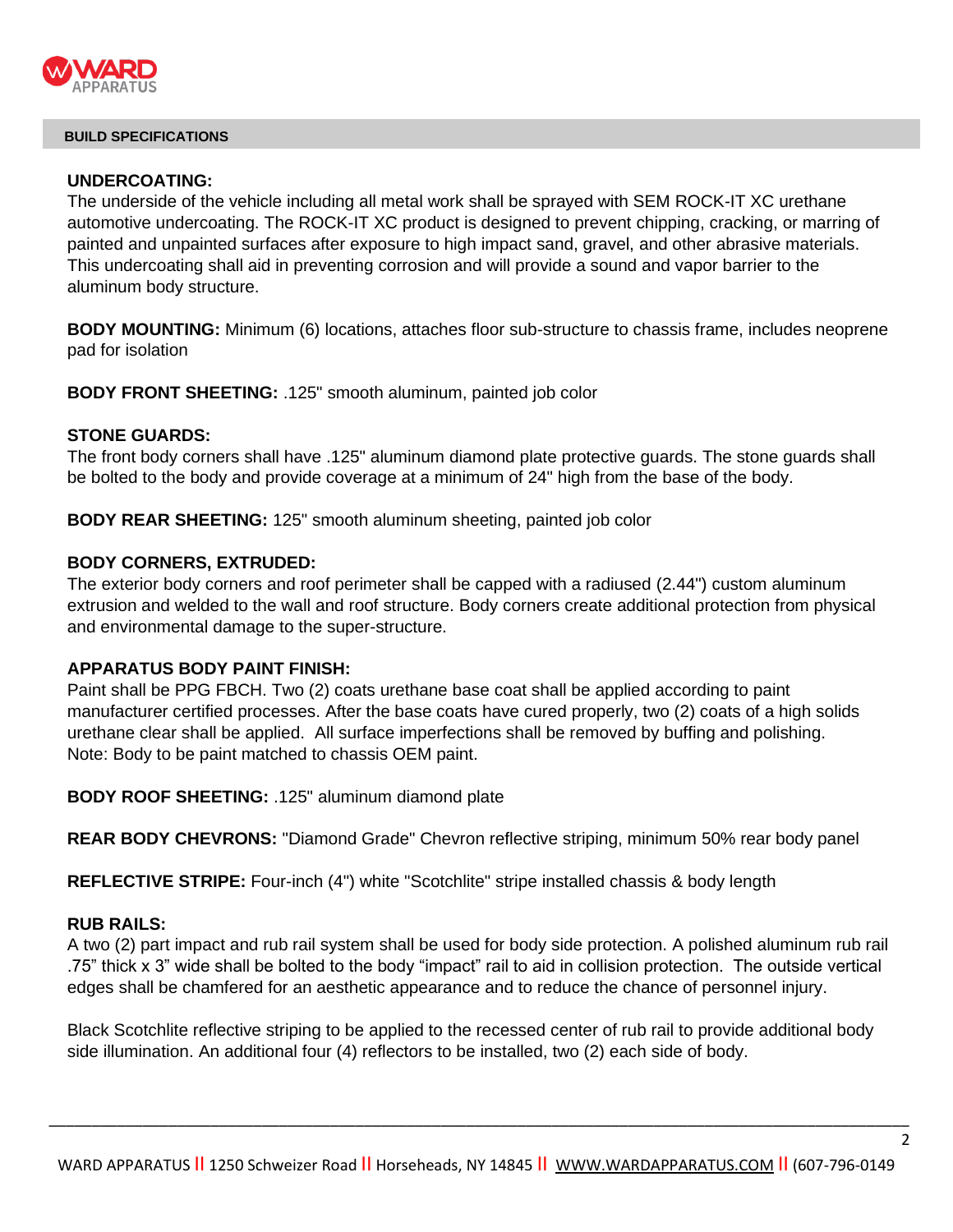

**DRIP RAILS:** Polished aluminum rain gutters installed over compartment doors

**WHEEL WELL LINERS:** Welded aluminum inner liners provided at rear wheel wells

## **REAR WHEEL FENDERETTES:**

The wheel well openings shall be trimmed with polished stainless steel fenderettes, bolted into place.

# **COMPARTMENTATION**

**COMPARTMENT CONSTRUCTION:** Compartments to be sweep-out design with stainless steel door sills. All side body storage compartments are to be identical in design & dimension. Compartments shall have a clear opening of 29" H x 28 1/8" W x 18" D with hinged doors. Rear storage compartment shall have a clear opening of 29" H x 34 1/8" W x 101" D. All compartment walls shall be covered with .125" aluminum sheet. The body compartments to have light gray Zolatone equivalent finish with all seams sealed

# **ADJUSTABLE SHELF CHANNEL:**

Vertically mounted Uni-Strut channel shall be provided and installed in all exterior compartments where necessary for the installation of infinitely adjustable shelving and trays. The channels shall be of such design to allow square type spring loaded, self-tightening nuts to be attached inside of the channel.

**COMPARTMENT LAYOUT:** Each side body compartment to include one (1) vertically adjustable shelf of .188" sanded finish aluminum with 1 1/2" lip. Rear compartment to include slide-out tray fabricated from 1.88" sanded finish aluminum with a 1 1/2" lip and mounted on 1,000-pound capacity SlideMaster slides with IMS push/pull red ball latch

**COMPARTMENT DOOR CONSTRUCTION:** Swing door of .125" aluminum sheeting, stainless steel hinge, weather-stripping, 18-ga brushed stainless interior panel, pneumatic strut to hold door open 90+ degrees. Rear compartment door to open approximately 150-degrees for complete access to slide-out tray. Door to secure in the open position by plunger and rubber socket to rear body exterior wall.

**ELECTRIC COMPARTMENT DOOR LATCH:** TriMark 030-1450 series handle latches, power actuators enabled via a cab console switch

# **ELECTRICAL/WARNING SYSTEMS**

## **ELECTRICAL SYSTEM:**

All wiring and electrical equipment to be compliant with any applicable NFPA 1901 criteria for Special Service Fire Apparatus and SAE standards. All lighting and reflectors shall meet Federal Motor Vehicle Standards. A master warning device switch that energizes all optical warning devices shall be provided. Class 1 Electrical System with Carling rocker-type switches, if needed. Protected environment for electrical system.

**POWER DISTRIBUTION QUARTERS:** Protected environment for electrical systems. Includes positive door latches and automatic lighting with removal of access door.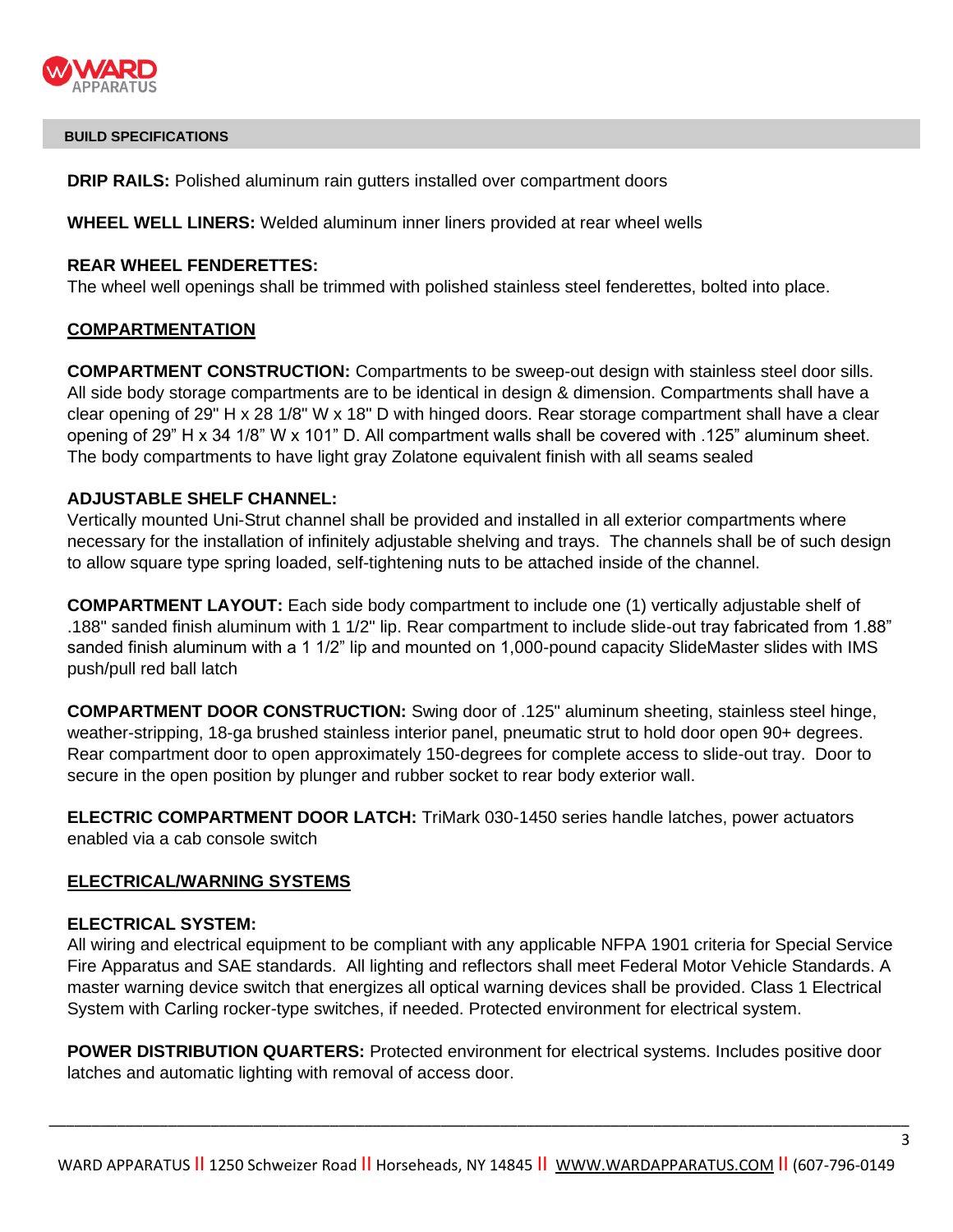

**BATTERY CONTROL SYSTEM, IGNITION SWITCH:** Battery master control through chassis ignition switch, 200-amp solenoid, constant duty

### **BATTERY CHARGER:**

Kussmaul Auto Charge Low Profile LPC 20 Series, digital display mounted on chassis cab console, driver side

**KUSSMAUL 120-VOLT SUPER AUTO EJECT:** Kussmaul 20-amp, automatic shoreline dis-connect, NEMA 5-20P male receptacle to auto eject with chassis starter, located street-side forward lower skirt

**COMPARTMENT STRIP LIGHTING:** Maxima MLS Series LED strip lighting, both sides, auto with door open

**"DOOR OPEN" WARNING LIGHT:** Federal Signal COM1MC-R 4-LED red warning light at console

**ELECTRONIC SIREN:** One (1) Federal Signal, model PF200R siren/light controller with 100/200 watts output. Siren control to include selectable siren tones with P/A and noise-canceling microphone

**SPEAKER SYSTEM:** Federal DynaMax ES100C speaker installed behind the front bumper

**FRONT LIGHT BAR:** Federal Signal Allegiant Serial LED 53" light bar with red/white lights shall be installed on the vehicle

**FRONT LOWER WARNING LIGHTS:** Federal Signal MPS1220U-RW LED lights, grille mounted, chrome bezels, red/white LED light with clear lens

**SIDE UPPER WARNING LIGHTS:** Federal Signal FR7C-R FireRay LED series upper warning lights with chrome bezels, two (2) each body side, red LED light with clear lens

**SIDE LOWER WARNING LIGHTS:** Federal Signal MicroPulse MPS1220U-RW LED lights, chrome bezels, two (2) each side of apparatus, red/white LED light with clear lens

**REAR UPPER WARNING LIGHTS:** Federal Signal FR7C-R FireRay series LED lights, chrome bezels, one (1) each rear upper body corner, red LED light with clear lens

**SIDE BODY SCENE LIGHTS:** Federal Signal FR7 FireRay LED lights, chrome bezels, two (2) each upper body side

**REAR BODY SCENE LIGHTS:** Federal Signal FR7 FireRay LED lights, chrome bezels, one (1) each upper rear body corner

**TRAFFIC DIRECTING LIGHT BAR:** Federal Signal CN Signal Master 31" traffic directing light bar, model CNSM8R-2654044, control at cab console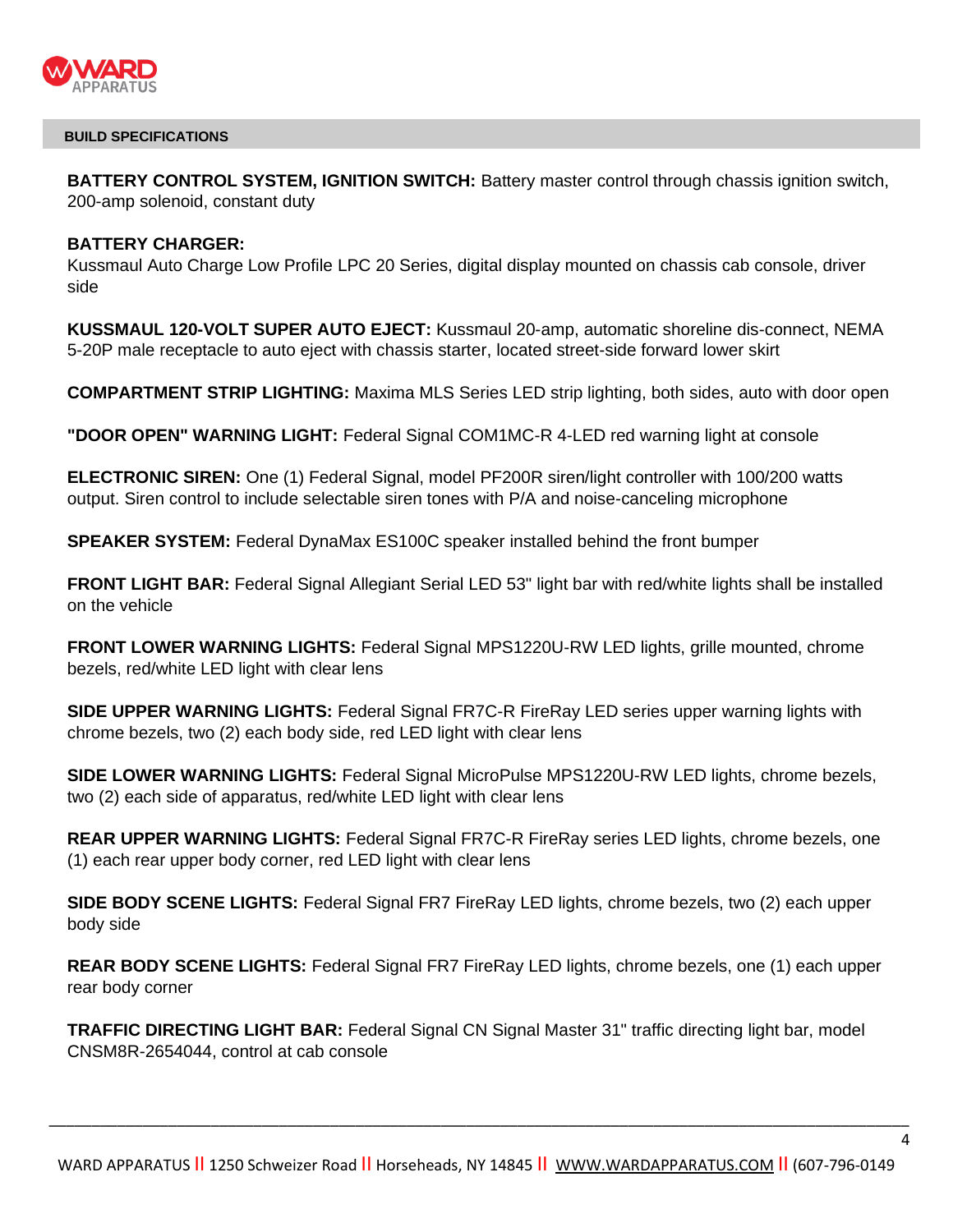

**REAR TURN SIGNAL, BACK-UP, BRAKE, AND WARNING LIGHTS:** Federal Signal FireRay FR6 LED lights, four (4) light cluster mounted in chrome housing

**REVERSE ACTIVATED REAR SCENE LIGHTS:** The rear scene lights to automatically activate whenever the apparatus transmission is in reverse mode

**LED CLEARANCE LIGHTS:** Federal Signal COM1M 4-light LED, seven (7) red and two (2) amber, per ICC, FMVSS regulations.

**LED UNDERBODY LIGHTS:** TecNiq Series E10 LED under-body lights, stainless steel brackets, three (3) each side

**LICENSE PLATE BRACKET, REAR:** Cast Products recessed aluminum license plate holder with lighting

# **CHASSIS RELATED ACCESSORIES**

**CAB CONTROL CONSOLE:** Between chassis bucket seats, .125" aluminum, removable top cover plate, all required light and warning controls, single map/binder storage pocket, two (2) cup holders, Zolatone coating

**PRE-WIRED ANTENNA CABLES:** Two (2) RG58U coax cables pre-wired, chassis roof to cab console

**DUAL USB PORT:** Kussmaul Dual USB charging port, LED indicator, console installed

**REAR BUMPER:** Full width of body, aluminum diamond plate, extends minimum 5" from body

### **RUNNING BOARDS:**

Running boards shall be installed beneath the cab and crew area doors on both sides of the chassis. They shall be fabricated from aluminum diamond plate and be structurally reinforced for maximum strength. Running board to be enclosed on leading edge to protect against road debris from front tire.

**CAB STEP LIGHTS:** Federal Signal COM145LC-W white LED step light at each cab door, activates with parking lights and Park position

**BACK-UP ALARM:** Federal Signal Evacuator electronic back-up alarm

**FUEL FILL DOOR (GASOLINE):** Flush mounted fuel filler guard with a hinged door, labeled

**TOW EYES, REAR:** There shall be two (2) tow eyes mounted directly to the rear chassis framework

**TIRE PRESSURE MONITORING DEVICES:** LED tire pressure alert management system (Vecsafe equal)

**MUD FLAPS - REAR:** Black rubber mud flaps installed at rear wheels

**WARNING LABELS AND INFORMATION PLATES:** Innovative Control labels to per NFPA requirements